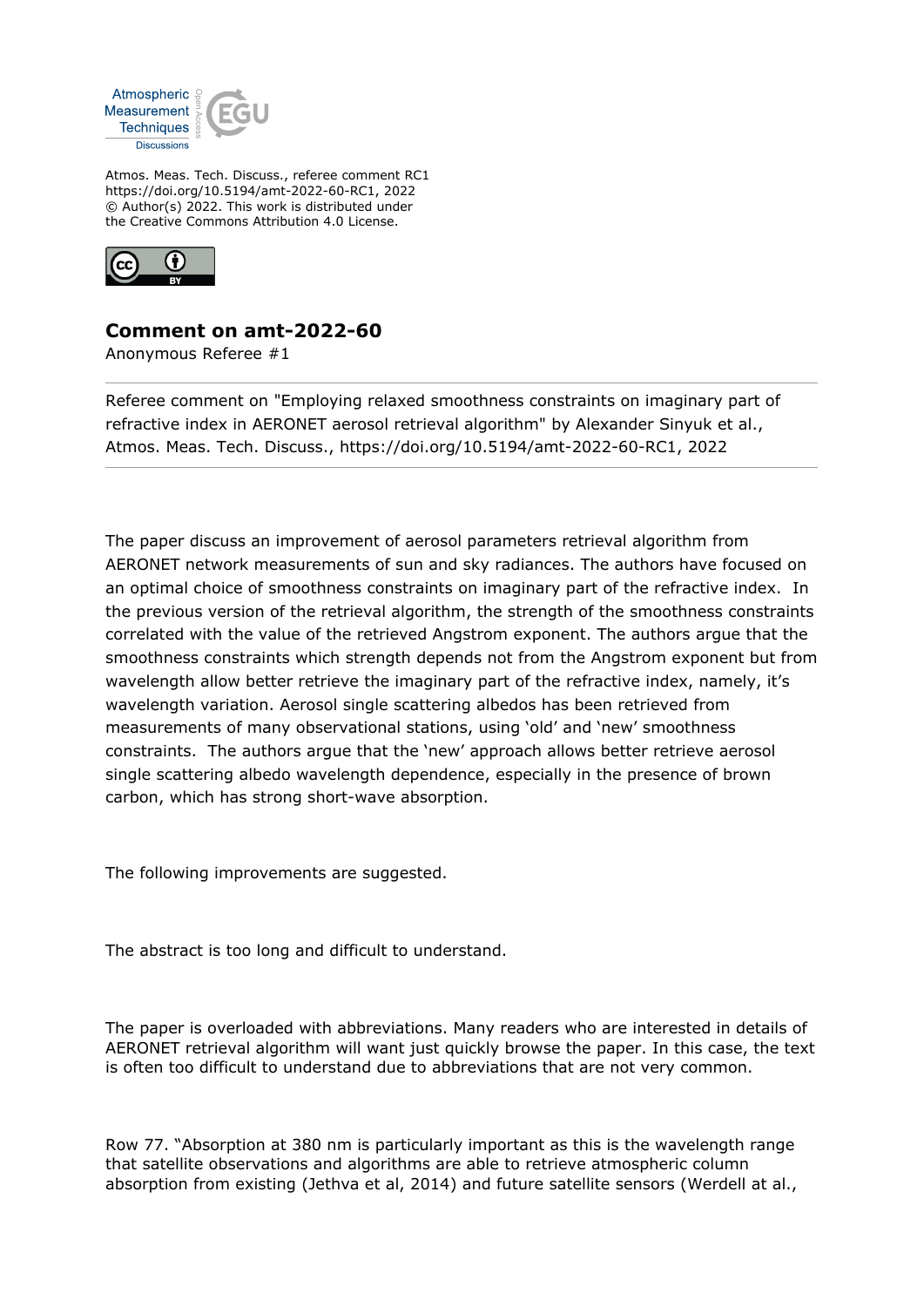2019)" . This statement should be clarified. Is it due to low aerosol optical depths at longer wavelengths?

Equation (3) is discussed too briefly, it is better to say a few words about what each term in it represents, rather than just defining the variables.

There are two γ variables in the equation (3), Lagrange multiplier  $\gamma_n$  (row 149) and Lagrange multiplier  $\gamma_{\rm k}$  (row 146). Later in the text the authors discuss the Lagrange multiplier  $y_3$  (row 164). It is necessary to write explicitly which one Lagrange multiplier is considered.

The authors discuss AERONET measurements from many observational places scattered throughout the world. A table with geographical coordinates of these places would be very helpful. Please check if the name Mesaira is spelled correctly (Mesairaa?).

The authors analyze the improvement achieved with use of the 'new' smoothness constraints by comparing the wavelength dependence of the retrieved aerosol single scattering albedo (SSA) using the 'old' and 'new' version of the constraints. They consider the dependence of SSA on wavelength for different aerosol optical depth (AOD) bins. Fig. 1 shows SSA wavelength dependences for Rexburg and Rimrock observational places. Later, wavelength dependences of SSA are presented for AOD bins only for Rimrock (4), but not for Rexburg. Tables 1-3 present further analysis only for Rexburg, but not for Rimrock. The analysis should be done in uniform manner.

Fig. 1 shows that application of the 'new' version of the smoothness constraints lead to smaller SSA values retrieved at short wavelengths. The authors argue that this is due to the presence of brown carbon aerosols, which have such a dependence on the wavelength. However, the retrieved absolute values of the SSA are quite high, 0.93-0.98. Are such high values typical for brown carbons? If yes then this should be said explicitly.

It is not clear how many observations are used to produce figures 1-11.

Presence of error bars on the plots would simplify its understanding.

Tables 1-3 show absolute differences between aerosol parameters retrieved using 'old' and 'new' constraints. I suggest including relative differences also because in many cases the absolute differences are too small and seeing so many zeros in the tables is not very informative.